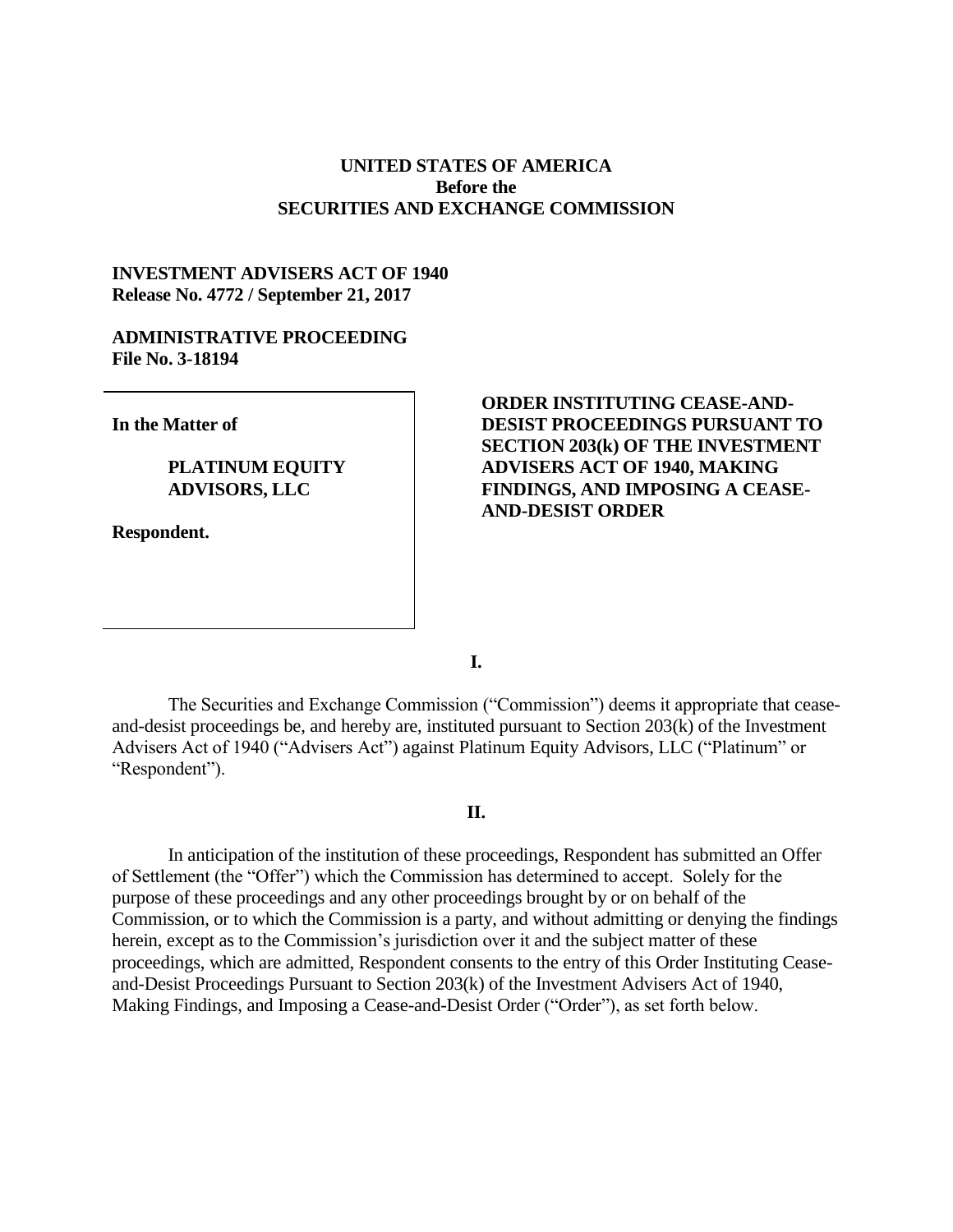On the basis of this Order and Respondent's Offer, the Commission finds<sup>1</sup> that:

### **SUMMARY**

1. Respondent Platinum is a registered investment adviser that manages certain private equity funds and focuses on investments in underperforming or undermanaged companies it believes can benefit from its operational expertise. From 2004 to 2015, Platinum advised and managed three main private equity funds: Platinum Equity Capital Partners, L.P. (together with its parallel funds and alternative investment vehicles, "Fund I"); Platinum Equity Capital Partners II, L.P. (together with its parallel funds and alternative investment vehicles, "Fund II"); and Platinum Equity Capital Partners III, L.P. (together with its parallel funds and alternative investment vehicles, "Fund III") (collectively, the "Private Equity Funds"). Pursuant to the limited partnership agreements (the "LPAs"), affiliates of Platinum, the Private Equity Funds' general partner, and/or members, officers, directors, and employees of Platinum and its affiliates (the "Platinum Co-Investors") co-invested a pre-determined amount in each consummated portfolio company investment through separate co-investment vehicles. Platinum also advised and managed these co-investment vehicles.

2. From 2004 to 2015, the Private Equity Funds invested approximately \$5.3 billion in 85 companies. In addition, the Platinum Co-Investors invested approximately \$728 million in these same companies through Platinum co-investment vehicles. During this time, Platinum incurred out-of-pocket fees, costs, and expenses incurred in developing, negotiating, and structuring prospective portfolio investments that were not ultimately made ("broken deal expenses") related to the Private Equity Funds. Under the LPAs, the Private Equity Funds were responsible for all expenses of the partnership (other than general partner expenses), including broken deal expenses. Similarly, the private placement memoranda for the Private Equity Funds disclosed that each fund would "pay all expenses related to its *own operations* ('[p]artnership [e]xpenses')," including broken deal expenses. (Emphasis added.) Platinum allocated all broken deal expenses to the Private Equity Funds. The LPAs did not disclose that the Private Equity Funds would also pay the broken deal expenses for the portion of each investment that would have been allocated to the Platinum Co-Investors, who participated in and benefited from Platinum's sourcing of private equity transactions. As a result of this conduct, Platinum violated Section 206(2) of the Advisers Act.

3. Since Q2 2012, Platinum incurred and was reimbursed for a total of approximately \$42.6 million in broken deal expenses. When applying a methodology based on the co-investment percentages established each year, the Private Equity Funds were allocated

 $\overline{a}$ 

 $1$  The findings herein are made pursuant to Respondent's Offer of Settlement and are not binding on any other person or entity in this or any other proceeding.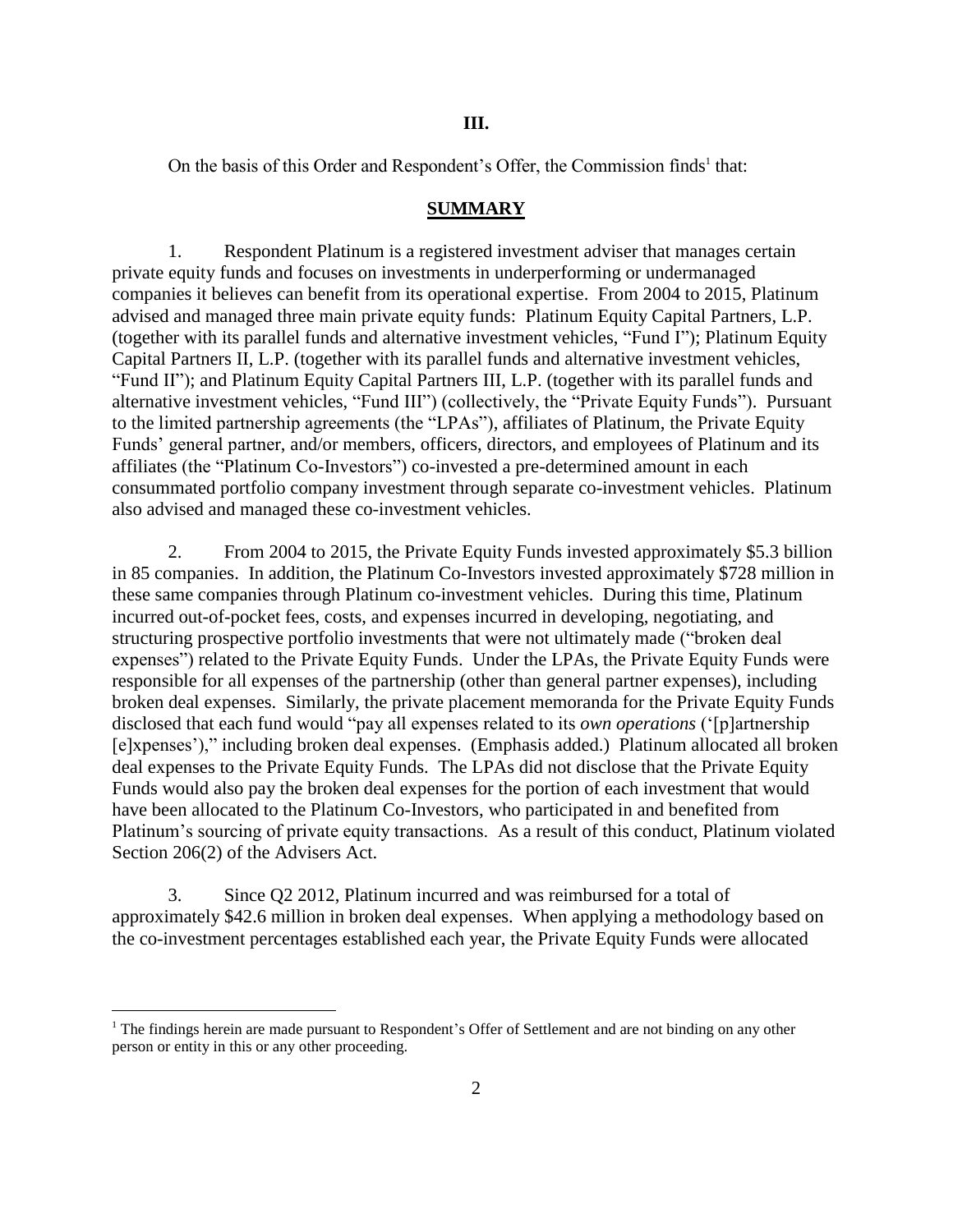\$1,811,501 since O2 2012 for broken deal expenses without such disclosure in the LPAs.<sup>2</sup>

4. Platinum also did not adopt and implement a written compliance policy or procedure governing its fund expense allocation practices in violation of Section 206(4) of the Advisers Act and Rule 206(4)-7 thereunder.

### **RESPONDENT**

5. **Platinum Equity Advisors, LLC**, a Delaware limited liability company, is a registered investment adviser that manages private equity funds. Platinum was founded in 2003 and began managing its first private equity fund in 2004. Headquartered in Beverly Hills, California, Platinum has been a registered investment adviser with the Commission since March 2012. At all relevant times, Platinum managed the Private Equity Funds and co-investment vehicles that invested alongside them. As of March 16, 2017, Platinum had approximately \$13.14 billion in assets under management.

## **RELEVANT PARTIES**

6. **Platinum Equity Capital Partners L.P.**, a Delaware limited partnership, was formed in 2003 and had its final closing in July 2004 with \$700 million in committed capital. Fund I actively invested in private equity transactions from 2004 to 2007, with add-on investments continuing thereafter.

7. **Platinum Equity Capital Partners II, L.P.**, a Delaware limited partnership, was formed in 2007 and had its final closing in August 2008. Fund II has \$2.75 billion in committed capital and actively invested in private equity transactions from 2007 to 2011, with add-on investments continuing thereafter.

8. **Platinum Equity Capital Partners III, L.P.**, a Delaware limited partnership, was formed in 2011 and completed its first closing in December 2011. Fund III has \$3.75 billion in committed capital and actively invested in private equity transactions from 2012 to 2016, with add-on investments continuing thereafter.

 $\overline{a}$ 

 $2$  Platinum used a separate co-investment vehicle for each co-investment. Each co-investment vehicle had its own LLC Agreement or LPA that Platinum negotiated with the Platinum Co-Investors, which were associated or affiliated with Platinum. While the co-investment LLC Agreements or LPAs, as applicable, provided that the coinvestment funds would pay a *pro rata* share of expenses for the transactions in which the co-investment vehicle participated (*i.e.*, successful deals, not broken deals), the LLC Agreements or LPAs, as applicable, did not provide that the co-investment vehicle or co-investors would pay any broken deal expenses. As a result, Respondent shall compensate the Private Equity Funds as set forth in Section IV.B. below.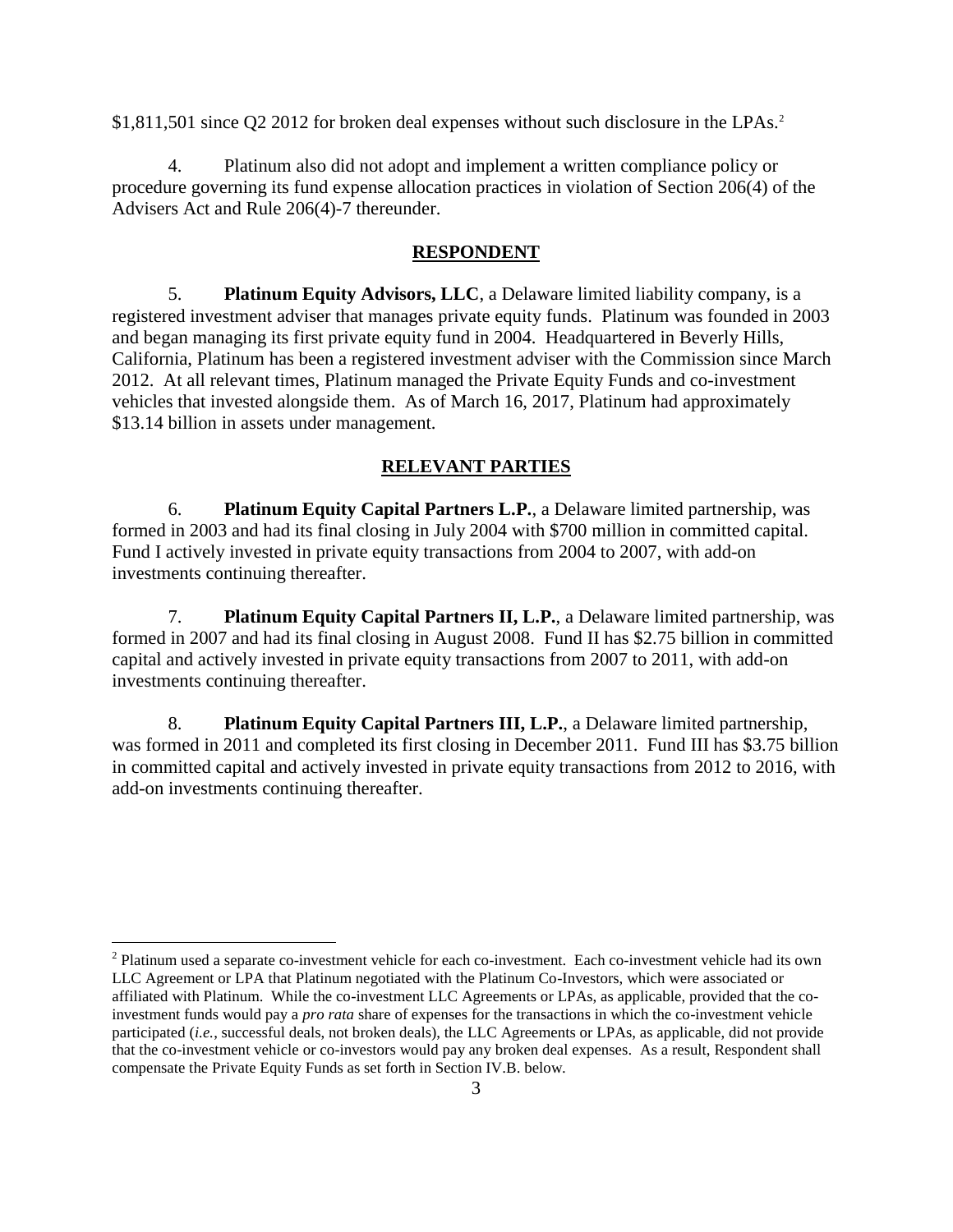# **FACTS**

# **Platinum's Private Equity Funds**

9. Platinum provides advisory services to the Private Equity Funds. The stated investment objective of the Private Equity Funds is to generate significant capital appreciation for investors by making private investments in underperforming companies.

10. The limited partners in the Private Equity Funds include high net worth individuals and related trusts, corporate and public pension plans, pooled investment vehicles, school trusts, charitable foundations and endowments, sovereign wealth funds, insurance companies, and other institutional investors. As limited partners, these investors committed and subsequently contributed specified amounts of capital to the Private Equity Funds for their use in making qualifying investments during a commitment period of six years.

11. For its investment management services to the Private Equity Funds, Platinum charges a management fee which ranges by fund from 1.5% to 2% per year of capital contributions during the funds' investment periods. The general partners of the Private Equity Funds, affiliates of Platinum, are eligible to receive carried interest of up to 20% of the net profits realized by the limited partners in the funds.

12. Platinum originates, recommends, and structures investment opportunities for the Private Equity Funds. After portfolio investments are made, Platinum monitors and evaluates the investments, makes recommendations regarding the timing and manner in which investments are sold, and provides ongoing management and operations services to the portfolio companies. In exchange for its ongoing management and operations services, Platinum receives transaction and monitoring fees and reimbursement of out-of-pocket costs from certain portfolio investments. These fees offset and reduce Platinum's management fee.

13. Subject to the discretion of the general partner of the Private Equity Funds, the specified minimum capital commitment for limited partners was \$10 million. The general partner also committed a specified amount of capital to the funds.

### **Platinum Co-Investors**

14. Beyond capital from the limited partners and general partner, Platinum invested money from Platinum Co-Investors for each of its consummated private equity transactions. The LPAs stated that Platinum Co-Investors "shall co-invest with the [p]artnership in each [p]ortfolio [i]nvestment on the same economic terms and conditions as the [p]artnership," and reserved a percentage of each consummated portfolio investment for Platinum Co-Investors. The specific co-investment percentages were determined at the beginning of each year by the general partner of each fund. From 2004 through 2015, the co-investment percentage was generally 50% for portfolio investments in which the total amount invested was \$10 million or less and generally ranged from 5% to 20% for investments greater than \$10 million. Other than as noted above, the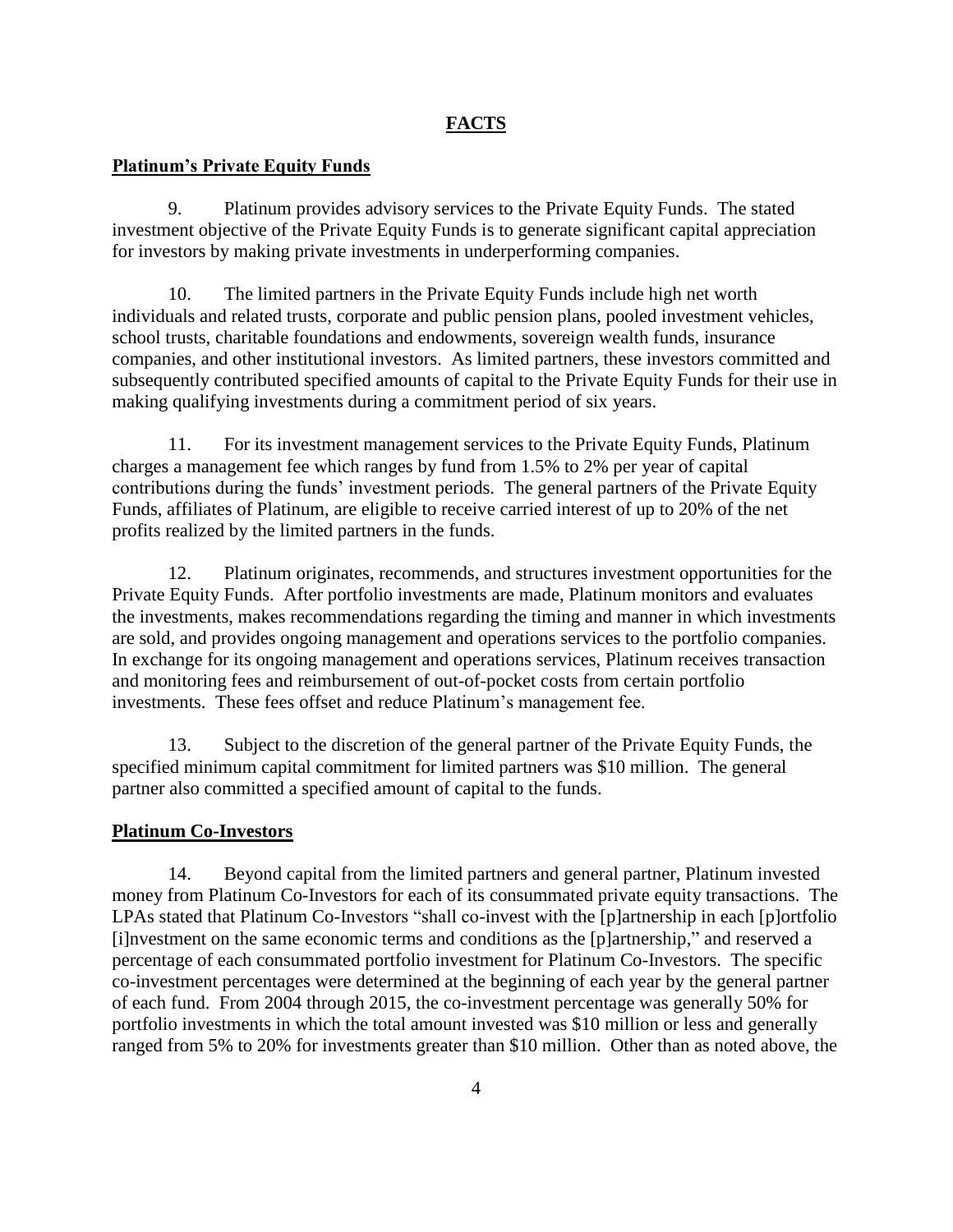LPAs and related offering materials did not provide any information regarding the co-investment vehicles.

15. For each portfolio investment by the Private Equity Funds, co-investment occurred via a separate Platinum co-investment vehicle. Platinum did not have a standing committed capital co-investment vehicle. Rather, Platinum used a separate vehicle to co-invest in each consummated private equity transaction. While certain of the Platinum Co-Investors, who were typically officers, directors, executives, and employees of Platinum, repeatedly coinvested through these co-investment vehicles, some of the Platinum Co-Investors did not, and the make-up of the Platinum Co-Investors varied to some extent from transaction to transaction. The contracts governing these co-investment vehicles provided that these vehicles paid their pro rata share of expenses related to the investment held by such vehicle, but they did not provide for Platinum to charge these vehicles for broken deal expenses related to the transactions that were never consummated.

16. From 2004 through 2015, Platinum Co-Investors invested approximately \$158 million alongside the approximately \$518 million invested by Fund I; approximately \$469 million alongside the approximately \$2.3 billion invested by Fund II; and approximately \$101 million alongside the approximately \$1.7 billion invested by Fund III.

# **Broken Deal Expenses**

17. Platinum incurred significant expenses to develop, negotiate, and structure potential investment opportunities for its Private Equity Funds and the Platinum Co-Investors, but consummated only a certain number of those deals each year.

18. Under the LPAs for the Private Equity Funds, broken deal expenses were defined to include "[a]ll out-of-pocket fees, costs, and expenses, if any, incurred in developing, negotiating, and structuring prospective [p]ortfolio [i]nvestments that are not ultimately made." Broken deal expenses were initially recorded by Platinum and then billed to the relevant Private Equity Fund after Platinum determined that such deals would not occur. The Private Equity Funds then reimbursed Platinum.

19. The LPAs for the Private Equity Funds required that each fund "bear and be charged with all expenses of the [p]artnership other than [g]eneral [p]artner [e]xpenses," including broken deal expenses. Similarly, the related private placement memoranda stated that each fund would "pay all expenses related to its *own operations* ('[p]artnership [e]xpenses'), including…[b]roken [d]eal [e]xpenses." (Emphasis added.) The Private Equity Funds ultimately paid for all of the broken deal expenses incurred.

# **Allocation of All Broken Deal Expenses to the Private Equity Funds**

20. From 2004 through 2015, Platinum incurred and the Private Equity Funds reimbursed it for broken deal expenses for potential deals for the Private Equity Funds that, had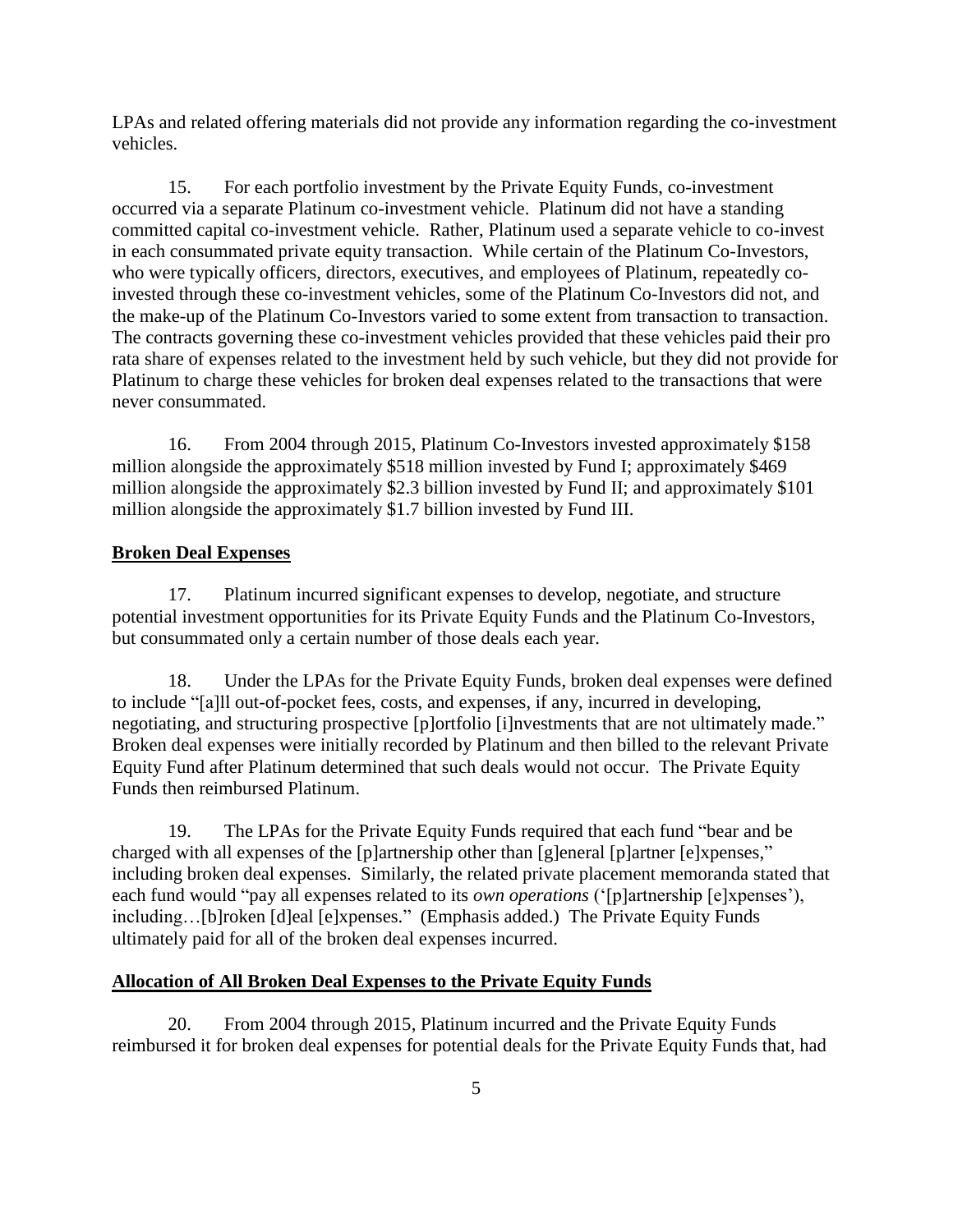the deals been successful, would have been partially allocated to co-investment vehicles. During this period, Platinum allocated all of the broken deal expenses to the Private Equity Funds. The LPAs did not disclose that the Private Equity Funds would pay the broken deal expenses for the portion of each investment that would have been allocated to the co-investors.

21. Since Q2 2012, Platinum incurred and was reimbursed for approximately \$30,000 in broken deal expenses related to Fund I, approximately \$500,000 in broken deal expenses related to Fund II, and approximately \$42 million in broken deal expenses related to Fund III.<sup>3</sup> Applying a methodology based on the co-investment percentages established each year, Platinum allocated to the Private Equity Funds \$1,811,501 since Q2 2012 in broken deal expenses without disclosure in the LPAs.

### **Deficient Compliance Policies and Procedures**

 $\overline{a}$ 

22. In March 2012, Platinum registered with the Commission as an investment adviser and became subject to the applicable Advisers Act provisions governing registered investment advisers, including Section 206(4) of the Advisers Act and Rule 206(4)-7 thereunder, which requires registered investment advisers to adopt and implement written policies and procedures reasonably designed to prevent violations of the Advisers Act and its rules. Since becoming a registered investment adviser through 2015, Platinum did not adopt and implement a written compliance policy or procedure governing its broken deal expense allocation practices.

#### **VIOLATIONS**

23. As a result of the conduct described above, Respondent violated Section 206(2) of the Advisers Act, which prohibits an investment adviser, directly or indirectly, from engaging "in any transaction, practice, or course of business which operates as a fraud or deceit upon any client or prospective client." A violation of Section 206(2) may rest on a finding of simple negligence. *SEC v. Steadman*, 967 F.2d 636, 643 n.5 (D.C. Cir. 1992) (citing *SEC v. Capital Gains Research Bureau, Inc.*, 375 U.S. 180, 195 (1963)). Proof of scienter is not required to establish a violation of Section 206(2) of the Advisers Act. *Id*.

24. As a result of the conduct described above, Respondent violated Section 206(4) of the Advisers Act and Rule 206(4)-7 thereunder, which requires a registered investment adviser to adopt and implement written policies and procedures reasonably designed to prevent violations of the Advisers Act and the rules thereunder.

### **IV.**

In view of the foregoing, the Commission deems it appropriate to impose the sanctions agreed to in Respondent's Offer.

<sup>&</sup>lt;sup>3</sup> The applicable limitations period under 28 U.S.C. § 2462 for disgorgement in this matter runs from Q2 2012 forward.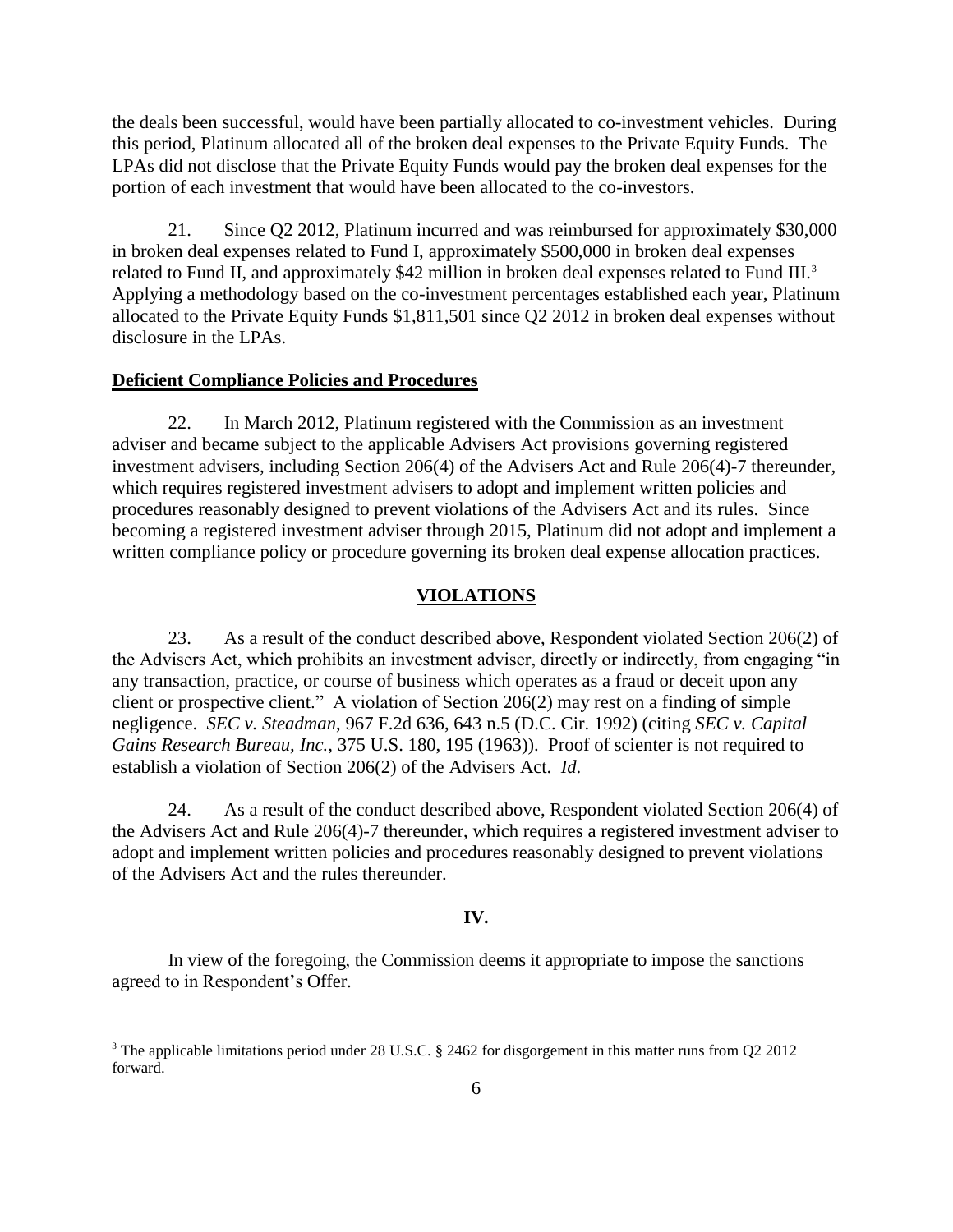Accordingly, it is hereby ORDERED that:

A. Pursuant to Section 203(k) of the Advisers Act, Respondent shall cease and desist from committing or causing any violations and any future violations of Sections 206(2) and 206(4) of the Advisers Act and Rule 206(4)-7 thereunder.

- B. Respondent shall pay disgorgement and prejudgment interest as follows:
	- a. Platinum shall pay a total of \$1,902,132 consisting of disgorgement of \$1,708,388 and prejudgment interest of \$193,744 (collectively, the "Disgorgement Fund") to compensate the Private Equity Funds that invested in private equity transactions from Q2 2012 to 2015 pursuant to the provisions of Subsection B. The disgorgement amount of \$1,708,388 represents: (i) \$1,811,501 in broken deal expenses allocated to the Private Equity Funds, less (ii) \$103,113, which represents the portion of broken deal expenses owed to Platinum affiliated limited partners of the Private Equity Funds;
	- b. Within ten (10) days of entry of this Order, Platinum shall deposit the full amount of the Disgorgement Fund into an escrow account acceptable to the Commission staff and shall provide the Commission staff with evidence of such deposit in a form acceptable to the Commission staff. If timely deposit is not made, additional interest shall accrue pursuant to SEC Rule of Practice 600;
	- c. Platinum shall be responsible for administering the Disgorgement Fund. Platinum shall distribute the amount of the Disgorgement Fund to the applicable funds. The distribution to each applicable fund shall be allocated to unaffiliated limited partners pro rata according to their respective ownership percentage. Under no circumstances shall any distribution to the applicable fund be made to the general partner or any limited partner affiliated with Platinum. Within 30 days of the entry of this Order, Platinum shall submit a proposed distribution to the staff for review and approval. The proposed distribution will include the names of the applicable funds and payment amounts. The distribution of the Disgorgement Fund shall be made in the next fiscal quarter immediately following the entry of this Order but no later than within 90 days of the date of the Order. If Respondent does not distribute any portion of the Disgorgement Fund for any reason, including factors beyond Respondent's control, Respondent shall transfer any such undistributed funds to the Commission for transmittal to the United States Treasury. Any such payment shall be made in accordance with Section IV.C below;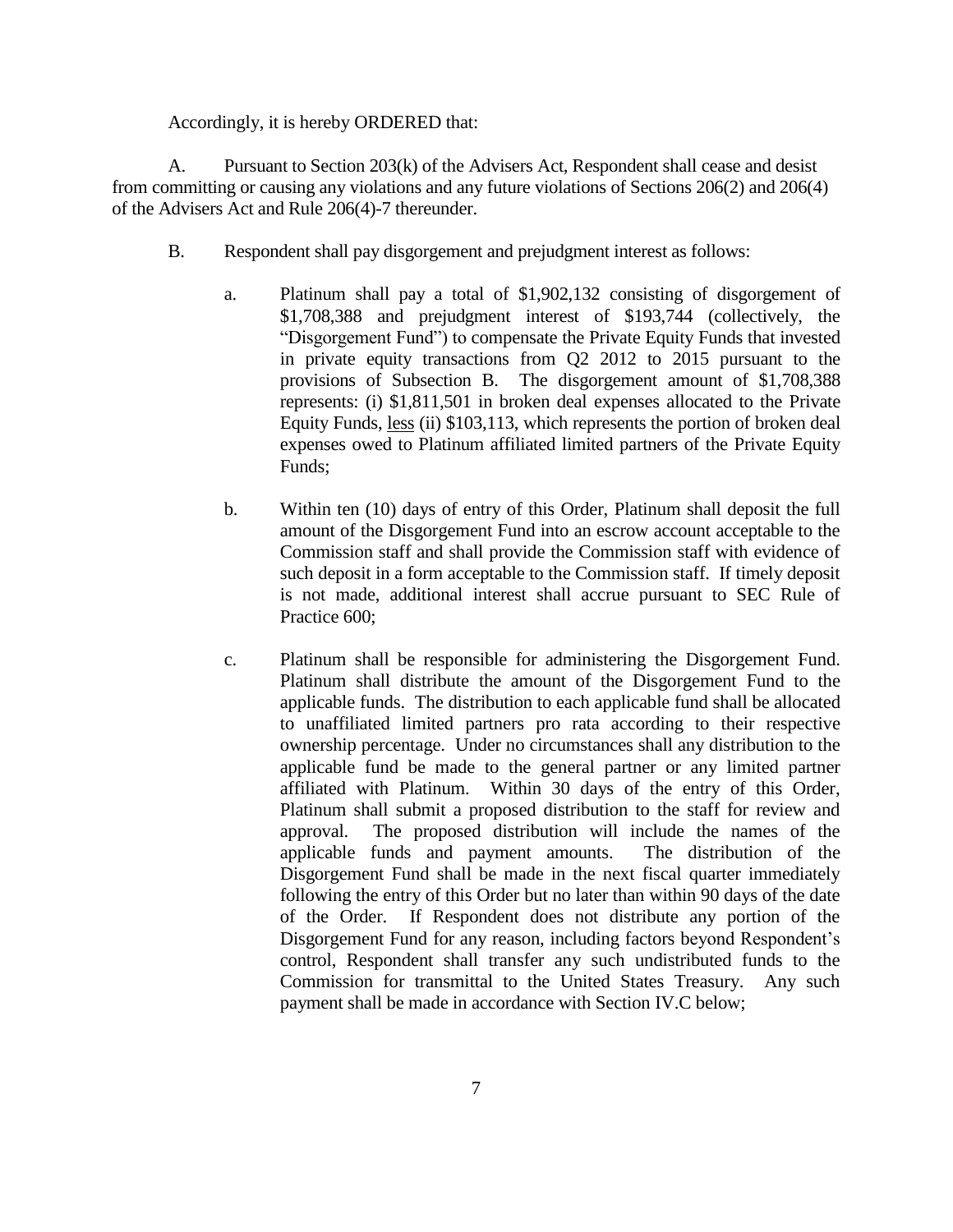- d. Platinum agrees to be responsible for all tax compliance responsibilities associated with distribution of the Disgorgement Fund and may retain any professional services necessary. The costs and expenses of any such professional services shall be borne by Respondent and shall not be paid out of the Disgorgement Fund; and
- e. Within 120 days after the date of entry of the Order, Platinum shall submit to the Commission staff a final accounting and certification of the disposition of the Disgorgement Fund not unacceptable to the staff, which shall be in a format to be provided by the Commission staff. The final accounting and certification shall include: (i) the amount paid to each fund; (ii) the date of each payment; (iii) the check number or identifier of money transferred to the fund; and (iv) any amounts not distributed to be forwarded to the Commission for transfer to the United States Treasury. Respondent shall submit the final accounting and certification, together with proof and supporting documentation of such payments in a form acceptable to the Commission staff, under a cover letter that identifies Platinum Equity Advisors, LLC as the Respondent in these proceedings and the file number of these proceedings to Sara Kalin, Assistant Regional Director, Asset Management Unit, Los Angeles Regional Office, Securities and Exchange Commission, 444 South Flower Street, Suite 900, Los Angeles, California, 90071, or such other address the Commission staff may provide. Any and all supporting documentation for the accounting and certification shall be provided to the Commission staff upon request. Once the Commission approves the final accounting, Respondent shall pay any amounts that have not been distributed to the Commission for transmittal to the United States Treasury.
- C. Respondent shall, within ten (10) days of entry of this Order, pay a civil money penalty in the amount of \$1.5 million to the Securities and Exchange Commission for transfer to the general fund of the United States Treasury, subject to Exchange Act Section 21 $F(g)(3)$ . If timely payment is not made, additional interest shall accrue pursuant to 31 U.S.C. § 3717. Payment must be made in one of the following ways:
	- (1) Respondent may transmit payment electronically to the Commission, which will provide detailed ACH transfer/Fedwire instructions upon request;
	- (2) Respondent may make direct payment from a bank account via Pay.gov through the SEC website at [http://www.sec.gov/about/offices/ofm.htm;](http://www.sec.gov/about/offices/ofm.htm) or
	- (3) Respondent may pay by certified check, bank cashier's check, or United States postal money order, made payable to the Securities and Exchange Commission and hand-delivered or mailed to: